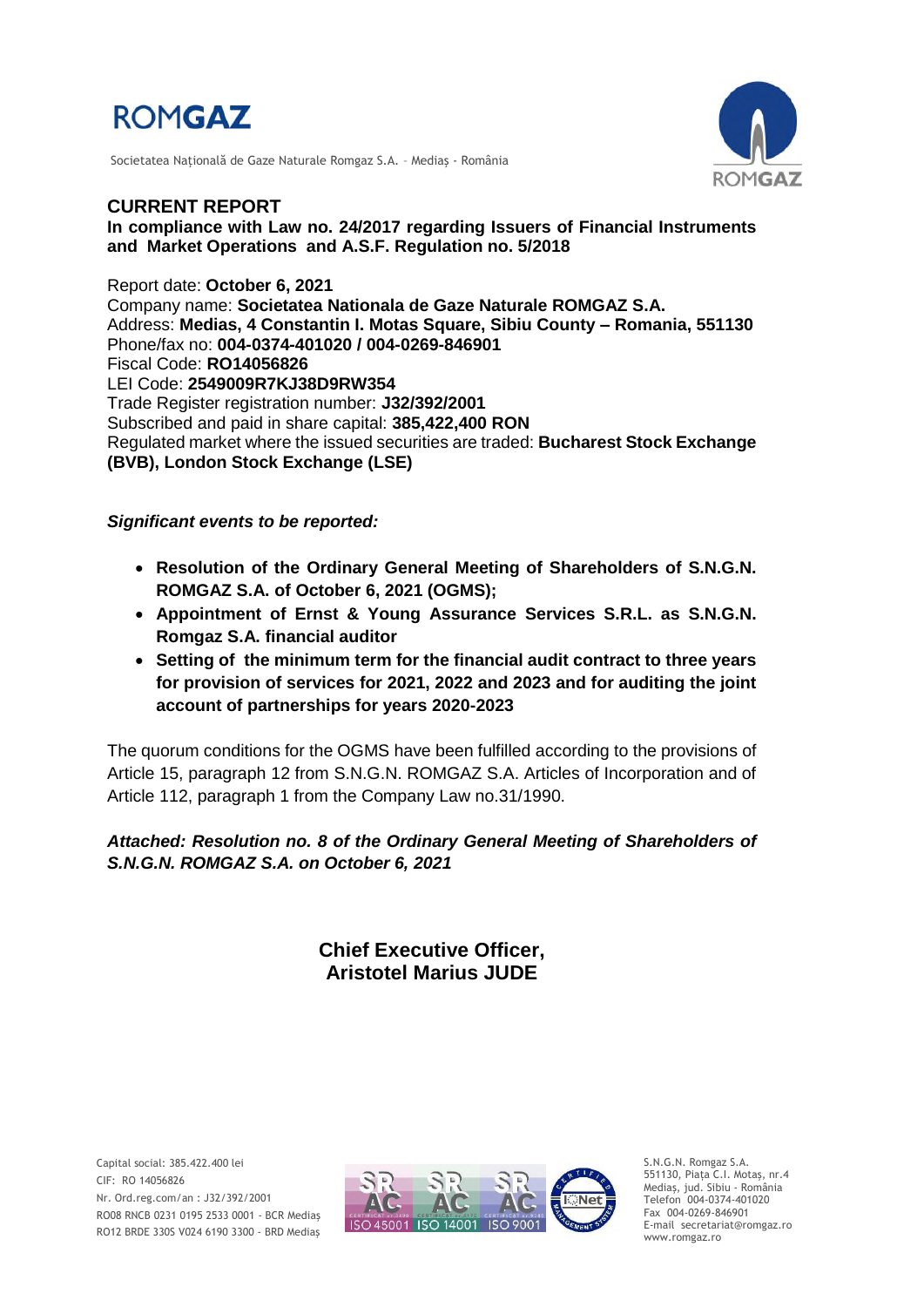

Societatea Naţională de Gaze Naturale Romgaz S.A. – Mediaş - România



# **RESOLUTION NO. 8/October 6, 2021**

### **of the Ordinary General Meeting of Shareholders**  Societatea Nationala de Gaze Naturale "ROMGAZ" - S.A.

# **Registered office: Medias, 4 Constantin Motas square, Sibiu County, Romania, registered with the Trade Register Office attached to Sibiu Law Court under no. J32/392/2001, fiscal code RO 14056826**

The Ordinary General Meeting of Shareholders of Societatea Nationala de Gaze Naturale "ROMGAZ" – S.A joined in the meeting, at its first convening, of October 6, 2021, 1:00 pm (Romania time) at the S.N.G.N. ROMGAZ S.A. working point located in Bucharest, Sector 1, 59 Grigore Alexandrescu Street,  $5<sup>th</sup>$  floor, issues the following:

# **R E S O L U T I O N**

## **Article 1**

Appoints Ernst & Young Assurance Services S.R.L. as S.N.G.N. Romgaz S.A. financial auditor.

*The resolution was approved with 302,716,876 votes representing 78.5416% from the sharecapital and 100% from the total votes validly casted.*

#### **Article 2**

Sets the minimum term for the financial audit contract to three years for provision of services for 2021, 2022 and 2023 and for auditing the joint account of partnerships for years 2020- 2023.

*The resolution was approved with 302,716,876 votes representing 78.5416% from the sharecapital and 100% from the total votes validly casted.*

## **Article 3**

Takes note of the Half-Year Directors' Report on the Economic-Financial Activity of Romgaz Group as of June 30, 2021 (reporting period: January 1, 2021 – June 30, 2021).

*The resolution was approved with 295,148,616 votes representing 76.5780% from the sharecapital and 97.4999% from the total votes validly casted.*



S.N.G.N. Romgaz S.A. 551130, Piața C.I. Motaş, nr.4 Mediaş, jud. Sibiu - România Telefon: 004-0374 - 401020 Fax: 004-0269-846901 E-mail: secretariat@romgaz.ro www.romgaz.ro